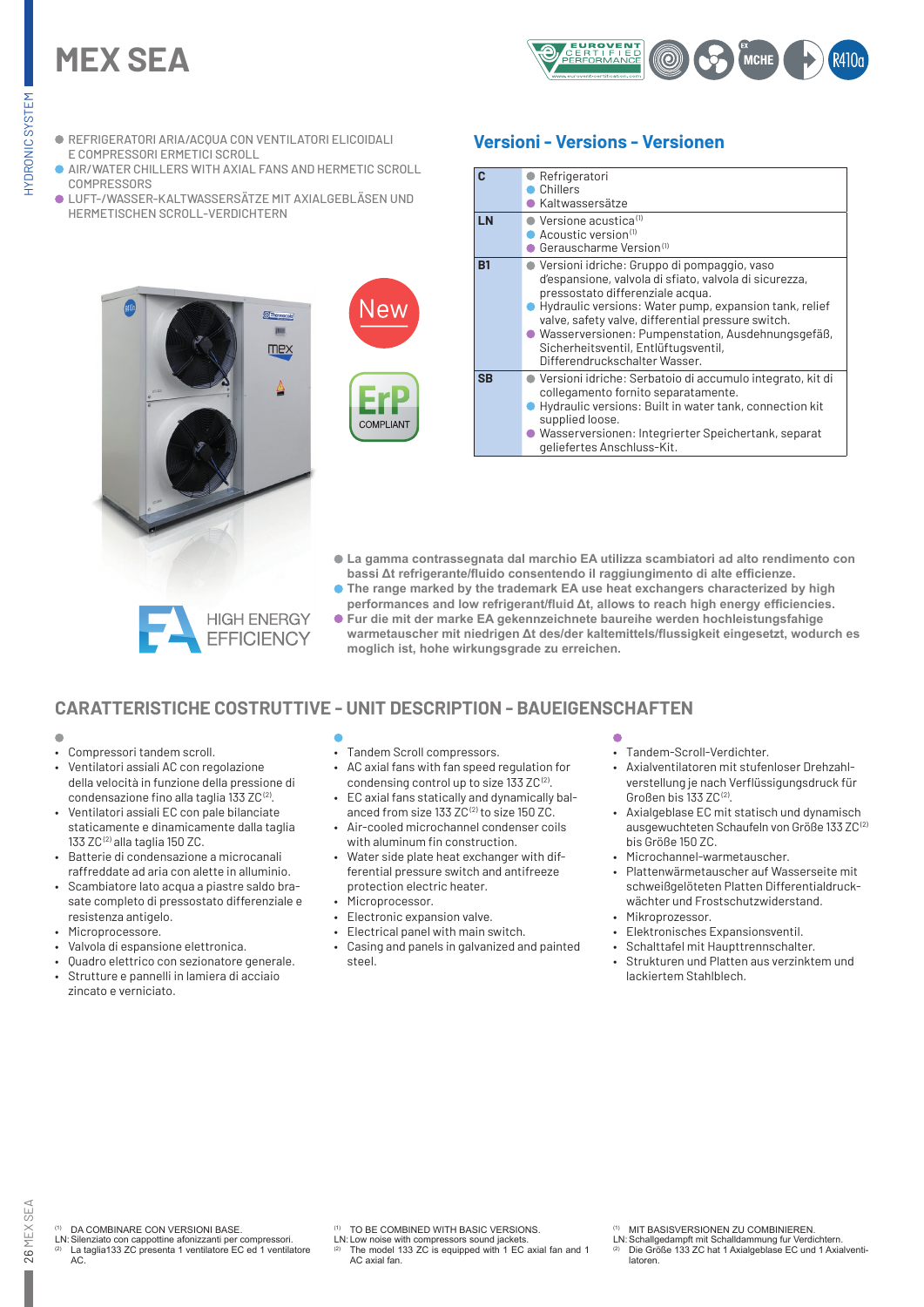# **ACCESSORI A RICHIESTA - ACCESSORIES ON DEMAND - ZUBEHÖR AUF ANFRAGE**

## **ACCESSORI MONTATI**

- Scheda di comunicazione seriale RS485.
- Scheda seriale con protocollo BacNet MS/TP.
- Scheda seriale con protocollo BacNet TCP/IP.
- Gateway Modbus.
- Tenute maggiorate della pompa per funzionamento con glicole > 25%.
- Soft starter.
- Resistenza elettrica quadro elettrico con termostato.
- Limitatore bassa tensione + protezione sequenza mancanza fase e tensione.
- Alimentazione elettrica senza neutro 400V/3ph.
- Batteria di condensazione con trattamento E-coated.
- Kit per basse temp. esterne (fino a -10°C).
- Kit per basse temperature acqua in uscita (da  $+4^{\circ}$ C a -7 $^{\circ}$ C).
- Kit protezione antigelo per versioni idriche.

#### **ACCESSORI SCIOLTI**

- Pannello di controllo remoto.
- Flussostato.
- Gruppo di riempimento automatico.
- Filtro acqua filettato.
- Kit Victaulic.
- Manometri acqua.
- Antivibranti in gomma.

#### **MOUNTED ACCESSORIES**

- Communication card RS485.
- Serial card with BacNet Protocol MS/TP.
- Serial card with BacNet Protocol TCP/IP.
- Gateway Modbus Lontalk.
- Oversized water pump for operation with  $q$ lycol  $>$  25%.
- Soft starter.
- Control panel electric heater with thermostat.
- Phase failure protection relay.
- Electrical power supply without neutral 400V/3ph.
- E-coated anti-corrosion condensing coils treatment.
- Low ambient temperature kit (down to -10°C).
- Low leaving water temperature kit (from +4°C
- to  $-7^\circ$ C). • Anti-freeze protection for hydraulic versions.

#### **LOOSE ACCESSORIES**

- Remote control panel.
- Flow switch.
- Automatic water filling.
- Threaded water strainer.
- Victaulic kit.
- Water gauges.
- Rubber anti vibration mounts.

## **ZUBEHÖR MONTIERT**

- Serielle Schnittstelle RS485.
- Serielle Karte mit BacNet-Protokoll MS/TP.
- Serielle Karte mit BacNet-Protokoll TCP/IP.
- LonTalk™-Gateway.
- Überdimensionierte Wasserpumpe für den Betrieb mit Glykol> 25%.
- Soft starter.
- Schaltschrankheizung mit Themrostat.
- Phasenfolgerelais / Phasenüberwachung.
- Versorgung ohne Neutralleiter.
- Verflüssigerrohrschlangen mit E-coated Korrosionsschutz.
- Winterregelung bis -10°C.
- Kit für niedrige Austrittswassertemperatur (von + 4  $\degree$  C bis -7  $\degree$  C).
- Frostschutzsatz fur Wasserausfuhrungen.

#### **ZUBEHÖR LOSE**

- Fernbedienung.
- Strömungswächter.
- AutomatischeWasserbefüllung.
- Filter mit Gewinde.
- Victaulic Kit.
- Manometer Wasser.
- Schwingschutzteile aus Gummi.

# **VANTAGGI - ADVANTAGES - VORTEILE**

- $\blacksquare$
- **• Le macchine della famiglia MEX SEA sono progettate in conformità al regolamento Europeo (ECODESIGN ENER LOT21 - Tier 2) in vigore a partire da Gennaio 2021, riguardante tutti i prodotti di raffrescamento per il comfort e il processo.**
- **• Il DYNAMIC LOGIC CONTROL consente di regolare il differenziale di temperatura dell'acqua in uscita in base alla sua velocità di variazione. Con la funzione dLC diminuisce il numero di spunti orari del compressore garantendo un notevole risparmio economico ed energetico.**
- **• Il DYNAMIC SET POINT permette di adattare temporaneamente il set point in maniera da inseguire sempre le condizioni di massimo comfort e, soprattutto, di massimo risparmio energetico.**
- **• The MEX SEA units are designed in compliance with the European Regulation (ECODESIGN ENER LOT21 - Tier 2) in force from January 2021, related to all comfort and process chillers.**
- **• The DYNAMIC LOGIC CONTROL manages the differential of the outlet water temperature in accordance to the speed variation. Thanks to the DLC the number of the compressors' start decreases ensuring economic and energetic savings.**
- **• The function DYNAMIC SET POINT allows to change simultaneously the set point to achieve always the conditions of best comfort and, above all, the maximum energy saving.**

- **• Die Geräte MEX SEA sind in Übereinstimmung mit der europäischen Regulierung (ECODESIGN ENER LOT21 - Tier 2), die ab Januar 2021 in Kraft ist, im Zusammenhang mit allen Komfort- und Prozesskältemaschinen konzipiert.**
- **• Die Steuerung DLC erlaubt die Regelung des Temperaturdifferentials des Wassers am Ausgang dei Einheit auf Grundlage ihrer Drehzal und deren Änderung. Dank der DLC nimmt die Anzahl der stündlichen Anläufe des Verdichters ab wodurch Kosten und Energieverbrauch spürbar reduziert werden.**
- **• Mit dem DSP ist die zeitweilige Anpassung des Sollwerts möglich, sodass stets die Bedingungen für maximalen Komfort und, vor allen Dingen, für maximale Energieersparnis gegeben sind.**

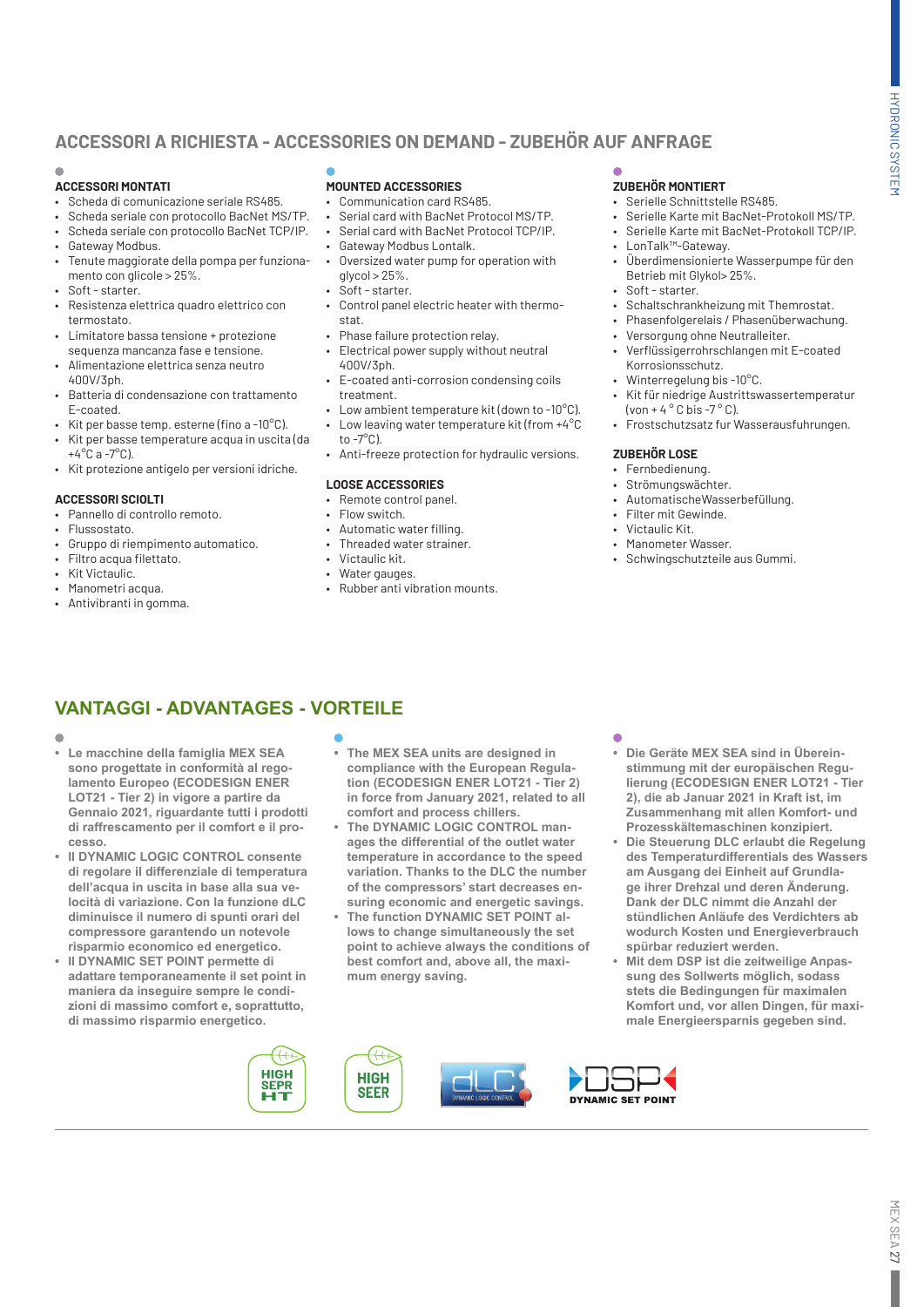## **DATI TECNICI GENERALI - GENERAL TECHNICAL DATA - ALLGEMEINE TECHNISCHE DATEN**

| Mod.           | Vers.     |                                                                                                                                      | 117Z           | 120 Z          | 125Z                     | 128 Z          | 133 Z          | 136 Z          | 139 Z          | 145 Z          | 150 Z          |
|----------------|-----------|--------------------------------------------------------------------------------------------------------------------------------------|----------------|----------------|--------------------------|----------------|----------------|----------------|----------------|----------------|----------------|
|                |           | Refrigerazione - Cooling - Kältebetrieb <sup>(1)</sup>                                                                               |                |                |                          |                |                |                |                |                |                |
| <b>CC</b>      | c         | kW                                                                                                                                   | 16,4           | 19,0           | 24,6                     | 28,3           | 33,2           | 36,7           | 39.6           | 44,5           | 49.6           |
| PI             |           | kW                                                                                                                                   | 5,6            | 6,7            | 7,9                      | 9,2            | 10,6           | 12,1           | 13,3           | 15,4           | 18,2           |
| EER            |           |                                                                                                                                      | 2,93           | 2,83           | 3,11                     | 3,08           | 3,13           | 3,04           | 2,99           | 2,89           | 2,72           |
| EC             |           |                                                                                                                                      | B              | C              | A                        | B              | A              | B              | B              | $\mathsf{C}$   | C.             |
| WF             |           | $m^3/h$                                                                                                                              | 2,82           | 3,26           | 4,23                     | 4,87           | 5,71           | 6,32           | 6,82           | 7,65           | 8,53           |
| <b>WPD</b>     |           | kPa                                                                                                                                  | 15,1           | 19,6           | 31,3                     | 23,1           | 31,0           | 37,2           | 42,8           | 31,7           | 38,5           |
|                |           | Refrigerazione - Cooling - Kältebetrieb <sup>(2)</sup>                                                                               |                |                |                          |                |                |                |                |                |                |
| P rated        |           | kW                                                                                                                                   | 16,4           | 19,0           | 24,6                     | 28,3           | 33,2           | 36.7           | 39,6           | 44,5           | 49,6           |
| $\eta s,c$     |           | $\frac{0}{0}$                                                                                                                        | 165,8          | 165,0          | 161,0                    | 161,0          | 161,0          | 161,0          | 161,0          | 161,0          | 163,0          |
| <b>SEER</b>    |           |                                                                                                                                      | 4.22           | 4.20           | 4.10                     | 4.10           | 4.10           | 4.10           | 4.10           | 4,10           | 4,15           |
|                |           | Refrigerazione di processo ad alta temperatura - High temperature process cooling - Hochtemperaturprozess Kühlbetrieb <sup>(3)</sup> |                |                |                          |                |                |                |                |                |                |
| P rated        |           | kW                                                                                                                                   | 16,4           | 19,0           | 24,6                     | 28,3           | 33,2           | 36,7           | 39,6           | 7,7            | 8,5            |
| <b>SEPR HT</b> |           |                                                                                                                                      | 5.95           | 5,07           | 5,00                     | 5,00           | 5,18           | 5,26           | 5,00           | 5,00           | 5,00           |
| <b>RCN</b>     |           | n                                                                                                                                    | $\mathbf{1}$   | $\mathbf{1}$   | 1                        | $\mathbf{1}$   | $\mathbf{1}$   | $\overline{1}$ | $\mathbf{1}$   | $\mathbf{1}$   | $\mathbf{1}$   |
| CN             |           | n.                                                                                                                                   | $\overline{2}$ | $\overline{2}$ | $\overline{2}$           | $\overline{2}$ | $\overline{2}$ | 2              | $\overline{2}$ | $\overline{2}$ | $\overline{2}$ |
| <b>CT</b>      |           |                                                                                                                                      |                |                |                          |                | Scroll         |                |                |                |                |
| TP             |           |                                                                                                                                      |                |                |                          |                | Step           |                |                |                |                |
| <b>SPWL</b>    | c         | dB(A)                                                                                                                                | 74             | 74             | 77                       | 76             | 77             | 78             | 78             | 79             | 79             |
| <b>SPL</b>     | c         | dB(A)                                                                                                                                | 48             | 48             | 51                       | 50             | 51             | 52             | 52             | 58             | 58             |
| <b>SPWL</b>    | LN        | dB(A)                                                                                                                                | ٠              | ٠              | $\sim$                   | 74             | 74             | 74             | 74             | 76             | 77             |
| SPL            | LN        | dB(A)                                                                                                                                | $\sim$         | $\sim$         | $\overline{\phantom{a}}$ | 48             | 48             | 48             | 48             | 55             | 56             |
| <b>EPS</b>     |           | V/Ph/Hz                                                                                                                              |                |                |                          |                | $400/3 + n/50$ |                |                |                |                |
|                |           | Versioni idriche - Hydraulic versions - Wasserversionen                                                                              |                |                |                          |                |                |                |                |                |                |
| <b>EHP</b>     | <b>B1</b> | kPa                                                                                                                                  | 157            | 138            | 152                      | 149            | 123            | 170            | 142            | 161            | 144            |
| EV             | <b>B1</b> |                                                                                                                                      | $\mathbf{1}$   | 1              | $\mathbf{1}$             | $\mathbf{1}$   | $\mathbf{1}$   | $\overline{1}$ |                | 1              | $\mathbf{1}$   |
| <b>WT</b>      | <b>SB</b> |                                                                                                                                      | 100            | 100            | 100                      | 100            | 100            | 100            | 100            | 100            | 100            |

| (1)                    | Temperatura esterna 35°C - temperatura acqua re-                                                     | (1)    |
|------------------------|------------------------------------------------------------------------------------------------------|--------|
|                        | frigerata in/out 12/7°C - Dati secondo la normativa                                                  |        |
|                        | EN 14511.                                                                                            |        |
| (2)                    | Classificazione Ecodesign dei chiller per la clima-                                                  | (2)    |
|                        | tizzazione d'ambiente - applicazione fan coil. ns, c/                                                |        |
|                        | SEER, come definite nella direttiva 2009/125/CE                                                      |        |
|                        | del Parlamento europeo e del Consiglio in merito                                                     |        |
|                        | alle specifiche per la progettazione ecocompatibile                                                  |        |
|                        | dei chiller per la climatizzazione d'ambiente aventi                                                 |        |
|                        | una capacità nominale di raffrescamento non supe-                                                    | (3)    |
|                        | riore a 2 MW - REGOLAMENTO (UE) 2016/2281                                                            |        |
| (3)                    | del 20 dicembre 2016.                                                                                |        |
|                        | Classificazione Ecodesign dei chiller per la Refri-                                                  |        |
|                        | gerazione di processo ad alta temperatura. SEPR<br>HT, come definito nella direttiva 2009/125/CE del |        |
|                        | Parlamento europeo e del Consiglio in merito alle                                                    |        |
|                        | specifiche per la progettazione ecocompatibile dei                                                   |        |
|                        | chiller per la Refrigerazione di processo aventi una                                                 | C      |
|                        | capacità nominale di raffrescamento non superiore                                                    | P      |
|                        | a 2 MW - REGOLAMENTO (UE) 2016/2281 del 20                                                           | E      |
|                        | dicembre 2016.                                                                                       | Ė      |
| CC                     | Potenza frigorifera                                                                                  |        |
| PI                     | Potenza assorbita totale                                                                             | η<br>S |
| <b>EER</b>             | EER totale al 100%                                                                                   |        |
| EC                     | Classe di efficienza                                                                                 | S      |
| ns,c                   | Efficienza energetica stagionale in raffrescamento                                                   |        |
| <b>SEER</b>            | EER stagionale - Efficienza energetica stagionale                                                    | V      |
|                        | del raffreddamento d'ambiente                                                                        | V      |
|                        | SEPR HT Efficienza energetica stagionale del raffreddamento                                          | R      |
|                        | di processo ad alta temperatura                                                                      | C      |
| <b>WF</b>              | Portata acqua                                                                                        | C      |
| <b>WPD</b>             | Perdita di carico                                                                                    | T      |
| <b>RCN</b>             | Numero circuiti refrigeranti                                                                         | S      |
| <b>CN</b>              | Numero compressori                                                                                   |        |
| <b>CT</b><br><b>TP</b> | Tipo compressori                                                                                     | S      |
| SPI                    | Tipo parzializzazione<br>Livello pressione sonora (calcolato secondo ISO)                            |        |
|                        |                                                                                                      |        |

- SPL Livello pressione sonora (calcolato secondo ISO 3744 a 5 m di distanza dall'unità) SPWL Potenza sonora sulla base di misure effettuate se-
- condo la ISO 9614 per unità certificate Eurovent, in accordo alla ISO 3744 per unità non certificate. EPS Alimentazione elettrica standard
- EHP Prevalenza utile<br>EV Vaso espansione
- EV Vaso espansione<br>
WT Capacità serbato Capacità serbatoio
- 
- (1) Outdoor temperature 35°C chilled water tempera-ture in/out 12/7°C Technical data in accordance to EN 14511.
- <sup>(2)</sup> Ecodesign rating for comfort chiller fan coil appli-<br>cation. ηs,c/SEER as defined in Directive 2009/125/ EC of the European Parliament and of the Council with regard to Ecodesign requirements for Comfort Chillers with 2000 kW maximum capacity - COM-MISSION REGULATION (EU) N° 2016/2281 of 20 December 2016.
- (3) Ecodesign rating for comfort High temperature pro-cess refrigeration. SEPR HT as defined in Directive 2009/125/EC of the European Parliament and of the Council with regard to Ecodesign requirements for Process Chillers with 2000 kW maximum capacity - COMMISSION REGULATION (EU) N° 2016/2281 of 20 December 2016.
- CC Cooling capacity
- 
- PI Total power input EER Total EER 100%
- 
- 
- EC Efficiency class<br>ηs,c Seasonal cooling energy efficiency<br>SEER Seasonal EER Seasonal cooling energy efficiency
- for comfort chillers SEPR HT Seasonal energy efficiency of high temperature process cooling<br>WF Water flow<br>WPD Water pressure drop
- 
- 
- RCN Number of refrigerant circuits CN Number of compressors
- 
- 
- CT Type of compressors<br>TP Type of regulation<br>SPL Sound pressure level (calculated according to ISO 3744 at 5 mt distance from the unit)
- SPWL Sound power level measurements made in compli-ance with ISO 9614 for Eurovent certified units, in compliance with ISO 3744 for non-certified units.
- EPS Electrical power supply EHP External head pressure
- EV Expansion vessel<br>WT Water tank volume
- Expansion vessel
- 
- <sup>(2)</sup> Ecodesign Klassifizierung von Kaltwassersätze<br>für die Klimatisierung, Fan-Coil-Anwendung. ηs,c.<br>SEER, wie in der Richtlinie 2009/125 / EG des Europäischen Parlaments und des Rates festgelegt das spezifische Ecodesign des Kühlers für die Um-gebungsluft, darf die Nennkühlleistung 2 MW nicht überschreiten - VERORDNUNG (EU) 2016/2281 vom 20 Dezember 2016.

(1) Ausentemperatur 35°C - Kaltwassertemperatur 12/7°C - Technische daten entsprechend EN 14511.

- <sup>(3)</sup> Ecodesign Klassifizierung von Kaltwassersätze<br>für die Komfort- und Prozesskühle-Anwendung<br>SEPR HT, wie in der Richtlinie 2009/125 / EG des<br>Europäischen Parlaments und des Rates festgelegt das spezifische Ecodesign des Prozesskühler für die Umgebungsluft, darf die Nennkühlleistung 2 MW nicht überschreiten - VERORDNUNG (EU) 2016/2281 vom 20 Dezember 2016. CC Kälteleistung
	-
- PI Gesamtleistungsaufnahme EER Gesamt-EER auf 100% EC Effizienzklasse
	-
- 
- ηs,c Jahreszeitbedingte Kühlung-Energieeffizienz<br>SEER Saisonalen EER Jahreszeitbedingte Kühlung-<br>Energieeffizienz des Kühlers für die Umgebungslufi SEPR HT Saisonale Energieeffizienz der Hochtemperatur-<br>Prozesskühlung<br>WF Wassermenge Wärmetsucher<br>WPD Druckverlust Wärmetauscher
- 
- 
- RCN Anzahl Kältekreisläufe<br>
CN Anzahl Verdichter<br>
CT Verdichtertyp<br>
TP Drosselungtyp
	- Anzahl Verdichter
	- Verdichtertyp
- TP Drosselungtyp<br>SPL Schalldruckner
	- SPL Schalldruckpegel (berechnet nach ISO 3744 auf 5
- m Abstand zur Einheit) SPWL Schallleistung auf der Grundlage der durchgeführ-ten Messungen nach ISO 9614 für Eurovent zertifi-zierten Einheiten, entsprechend ISO 3744 für nichtzierten Emmenen, e
- 
- EPS Standard-Stromversorgung<br>EHP Nutzbare Förderhöhe<br>EV Expansionsgefäß<br>WT Tank-Fassungsvermögen
- EHP Nutzbare Förderhöhe EV Expansionsgefäß
	- Tank-Fassungsvermögen

HYDRONIC SYSTEM HYDRONIC SYSTEM

> 28 MEX SEA 28 MEX SEA

 $\blacksquare$